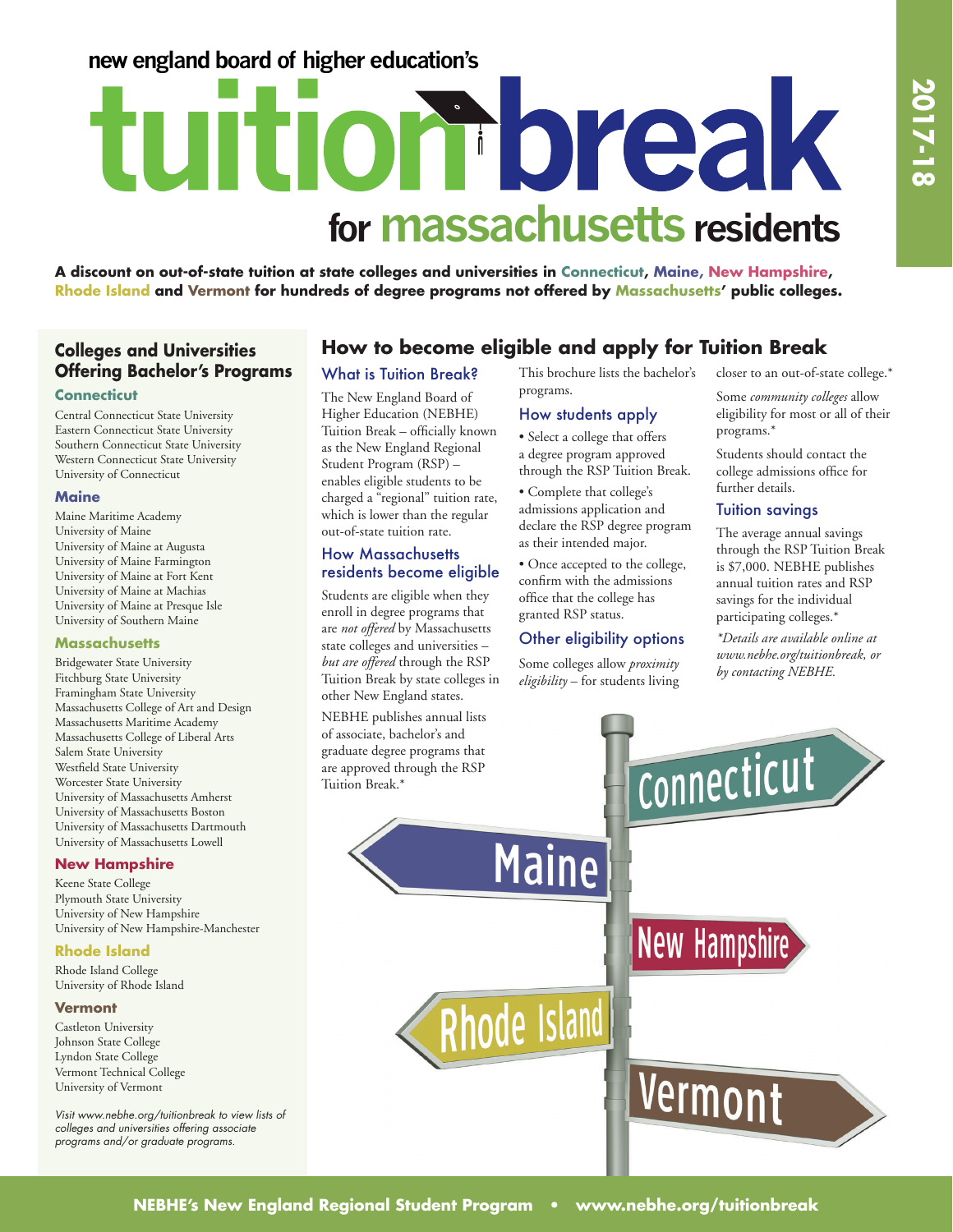# **2017-18**

The bachelor's degree programs approved through the New England Regional Student Program (RSP) for Massachusetts residents are listed below. Each program is offered only by the college(s) indicated. Some programs have special requirements and/or restrictions and may not be available to freshman students: *Read the footnotes.*

Acting (BFA)\* 1 *University of Connecticut*

Actuarial Science *University of Connecticut University of Maine at Farmington*

Actuarial Science and Finance ∆ *University of Connecticut*

Agriculture Education<sup>2, 3</sup> *University of Connecticut*

Allied Health *University of Connecticut*

Applied Science *University of Maine at Augusta*

Applied Technical Leadership *University of Southern Maine*

Aquaculture and Fisheries Technology *University of Rhode Island*

Atmospheric Sciences (Meteorology)\* *Lyndon State College, VT*

Bioengineering (Biological) *University of Maine University of New Hampshire*

Book Arts *University of Maine at Machias*

Botany/Plant Biology *University of Maine University of New Hampshire University of Vermont*

Business Psychology *University of Maine at Farmington*

Chemical Dependency/Addiction Studies *Rhode Island College*

Child Development and Family Relations *University of Maine*

Cinema Production *Lyndon State College, VT*

Cognitive Science *University of Connecticut*

Community and Environmental Planning *University of New Hampshire*

Construction Engineering Technology *University of Maine*

Construction Management Technology *Central Connecticut State University Vermont Technical College*

Creative Writing (BFA) *Johnson State College, VT University of Maine at Farmington* **Cybersecurity** *University of Maine at Augusta University of Southern Maine* ∆

Dairy Management *University of New Hampshire*

Dental Hygiene *Rhode Island College University of Maine at Augusta Vermont Technical College*

Diagnostic Genetic Sciences<sup>3</sup> *University of Connecticut*

Diagnostic Medical Sonography *Rhode Island College*

Digital Media and Design *University of Connecticut Western Connecticut State University* ∆

Diversified Agriculture *Vermont Technical College*

Early Childhood Special Education *University of Maine at Farmington*

Ecogastronomy 4 *University of New Hampshire*

Electromechanical Engineering Technology *Vermont Technical College*

Electronic Journalism Arts *Lyndon State College, VT* 

Elementary Education: Marine Biology ∆ *University of Maine at Machias*

Environmental Earth Science *Eastern Connecticut State University*

Environmental Engineering *University of Connecticut* ∆ *University of New Hampshire*

Environmental Recreation and Tourism Management *University of Maine at Machias*

Equine Studies *University of New Hampshire Vermont Technical College*

Film Studies *Rhode Island College*

Food Safety *Rhode Island College*

Food Systems ∆ *University of Vermont*

Forest Operations, Bioproducts and Bioenergy *University of Maine*

Forestry *University of Maine University of New Hampshire University of Vermont*

Francophone Studies *Rhode Island College*

**Genetics** *University of New Hampshire*

Geology and Geological Oceanography *University of Rhode Island* 

Graphics Technology (Industrial Tech) *Central Connecticut State University*

Health Care Management\* 3 *University of Connecticut*

Health Information Systems *University of Maine at Farmington*

Health Management and Policy *Rhode Island College University of New Hampshire*

Holocaust and Genocide Studies *Keene State College*

Homeland Security  $\Delta$ *University of New Hampshire at Manchester*

Human Development and Family Studies *University of Connecticut*

Human Dimensions of Climate Change  $\Delta$ *University of Maine*

Human Rights *University of Connecticut*

Humanities *University of New Hampshire at Manchester University of Southern Maine* 

Information and Library Services 5 *University of Maine at Augusta*

Justice Studies<sup>4</sup> *University of New Hampshire*

Library Science and Instructional Technology *Southern Connecticut State University*

Linguistics: American Sign Language *University of Southern Maine*

Linguistics: Speech and Language Science *University of Southern Maine*

Management and Engineering for Manufacturing *University of Connecticut*

Marine Affairs\* *University of Rhode Island*

### www.nebhe.org/tuitionbreak 857-284-4879 tuitionbreak@nebhe.org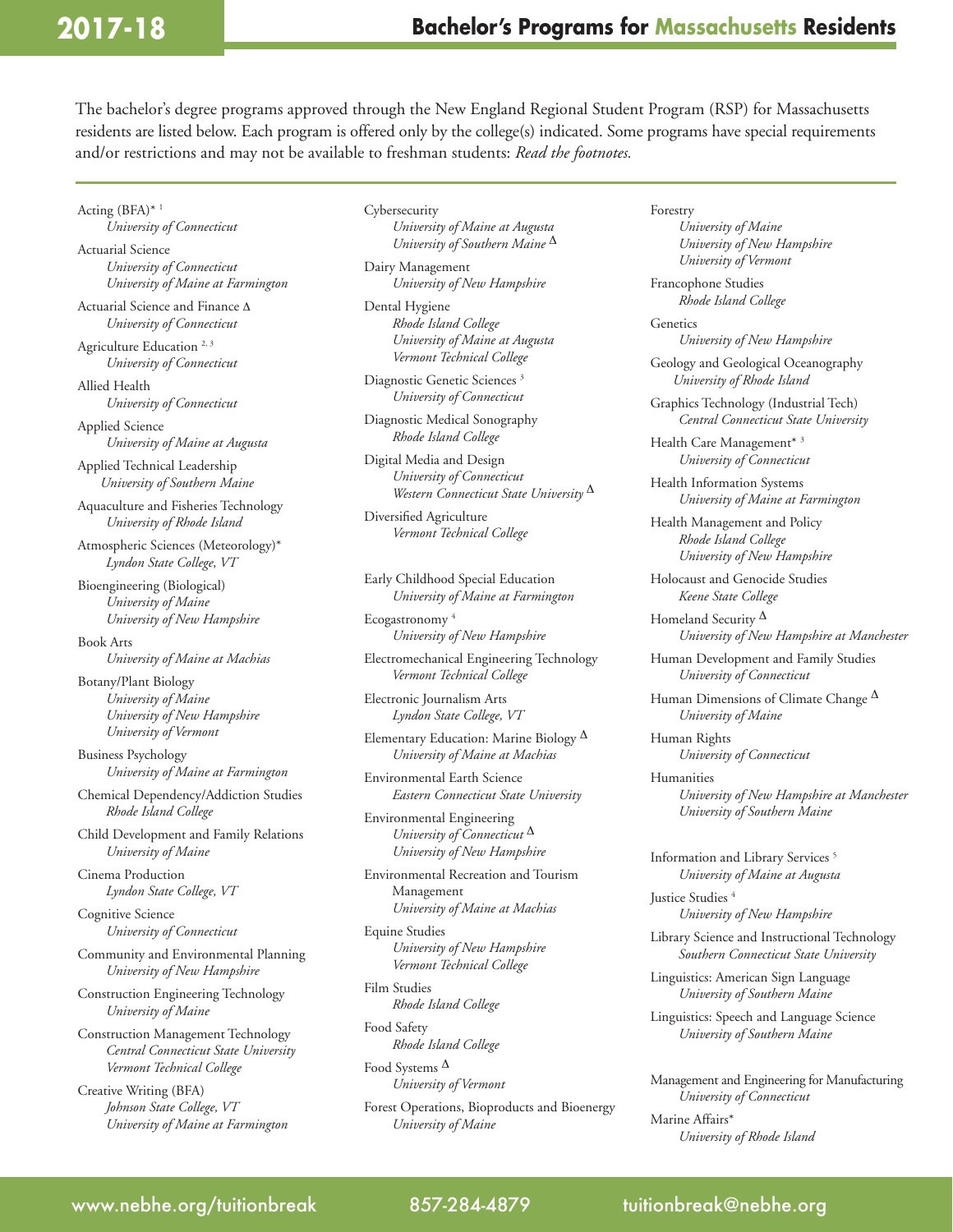# **Bachelor's Programs for Massachusetts Residents**

Marine Science *Maine Maritime Academy*

Marine Science *University of Maine*

Marine Sciences (Coastal Studies) *University of Connecticut*

Maritime Studies *University of Connecticut*

Material Science Engineering *University of Connecticut*

Mechanical Engineering Technology *Central Connecticut State University University of Maine*

Mechanical Engineering Technology 6 *University of New Hampshire-Manchester*

Media Arts (BFA, BA) *Johnson State College, VT* 

Medical Imaging\* *Rhode Island College*

Meteorology (Forecasting) *Plymouth State University, NH*

Mountain Recreation Management *Lyndon State College, VT*

Music Technology  $\Delta$ *Plymouth State University, NH*

Musical Theater *Johnson State College, VT Plymouth State University, NH University of Southern Maine* 

Networking Information Technology *Central Connecticut State University*

Neuropsychology ∆ *University of New Hampshire at Manchester*

Ocean Engineering *University of New Hampshire University of Rhode Island*

Outdoor Education *Johnson State College, VT Plymouth State University, NH University of New Hampshire* 

Parks, Recreation and Tourism *University of Maine*

Pathobiology *University of Connecticut*

Pharmaceutical Sciences<sup>7</sup> *University of Rhode Island*

Pharmacy (Six-year/PharmD)*\** <sup>7</sup> *University of Connecticut* 

Physiology and Neurobiology *University of Connecticut*

Public Management *Plymouth State University, NH Rhode Island College*

Pulp and Paper Technology 8 *University of Maine*

Puppetry (BFA)<sup>1</sup> *University of Connecticut*

Real Estate and Urban Economic Studies 3 *University of Connecticut*

Recreation and Leisure Studies<sup>9</sup> *Southern Connecticut State University*

Recreation Management and Policy  $^{\Delta}$ *University of New Hampshire*

Rehabilitation Services *University of Maine at Farmington*

Renewable Energy *Vermont Technical College*

Respiratory Therapy *Rhode Island College Southern Connecticut State University* <sup>10</sup>

Risk Management and Insurance *University of Southern Maine*

Robotics and Mechatronics *Central Connecticut State University*

Rural Safety Administration *University of Maine at Fort Kent*

Russian

*University of New Hampshire University of Vermont*

Sign Language Interpretation *University of New Hampshire-Manchester*

Social Entrepreneurship ∆ *Johnson State College, VT*

Sociology/Applied Social Relations *Eastern Connecticut State University* Software Engineering *Vermont Technical College*

**Statistics** *University of Connecticut University of New Hampshire* ∆

Structural Biology and Biophysics *University of Connecticut*

Supply Chain Management<sup>9</sup> *University of Rhode Island*

Surveying Engineering Technology *University of Maine*

Sustainability  $4\Delta$ *University of New Hampshire*

Sustainability Studies (BS) *Lyndon State College, VT*

Sustainable Agriculture *University of Maine*

Sustainable Business *University of Southern Maine*

Sustainable Product Design and Innovation *Keene State College, NH*

Textile Marketing\* *University of Rhode Island*

Therapeutic Recreation *University of New Hampshire University of Southern Maine*

Vessel Operations and Technology *Maine Maritime Academy*

Veterinary Technology *University of Maine at Augusta*

Wellness and Alternative Medicine *Johnson State College, VT*

Wildlife and Conservation Biology ∆ *University of Rhode Island*

Wildlife Ecology *University of Maine*

Youth Development *Rhode Island College* 

Zoology *University of Maine University of New Hampshire*

#### *Footnotes to Bachelor's Programs*

- ∆ *Newly approved program.*
- *\* Admission highly competitive.*
- *1 Audition required.*
- *2 Integrated bachelor's/master's.*
- *3 RSP eligibility starts junior year.*
- *4 Offered only as a dual major; check with UNH regarding requirements.*
- *5 Instruction is delivered via distance education.*
- *6 Applicants must have AS degree in field.*
- *7 Prepares graduates to work in the pharmaceutical and health care industries.*
- *8 Fifth year certificate program also available.*
- *9 Options: Community Recreation & Youth Development, Sports Mgt, Therapeutic Recreation, Travel & Tourism Mgt.*
- *10 SCSU's program is a BSRT.*

Visit www.nebhe.org/tuitionbreak to view all approved associate, bachelor's and graduate programs. *RI*